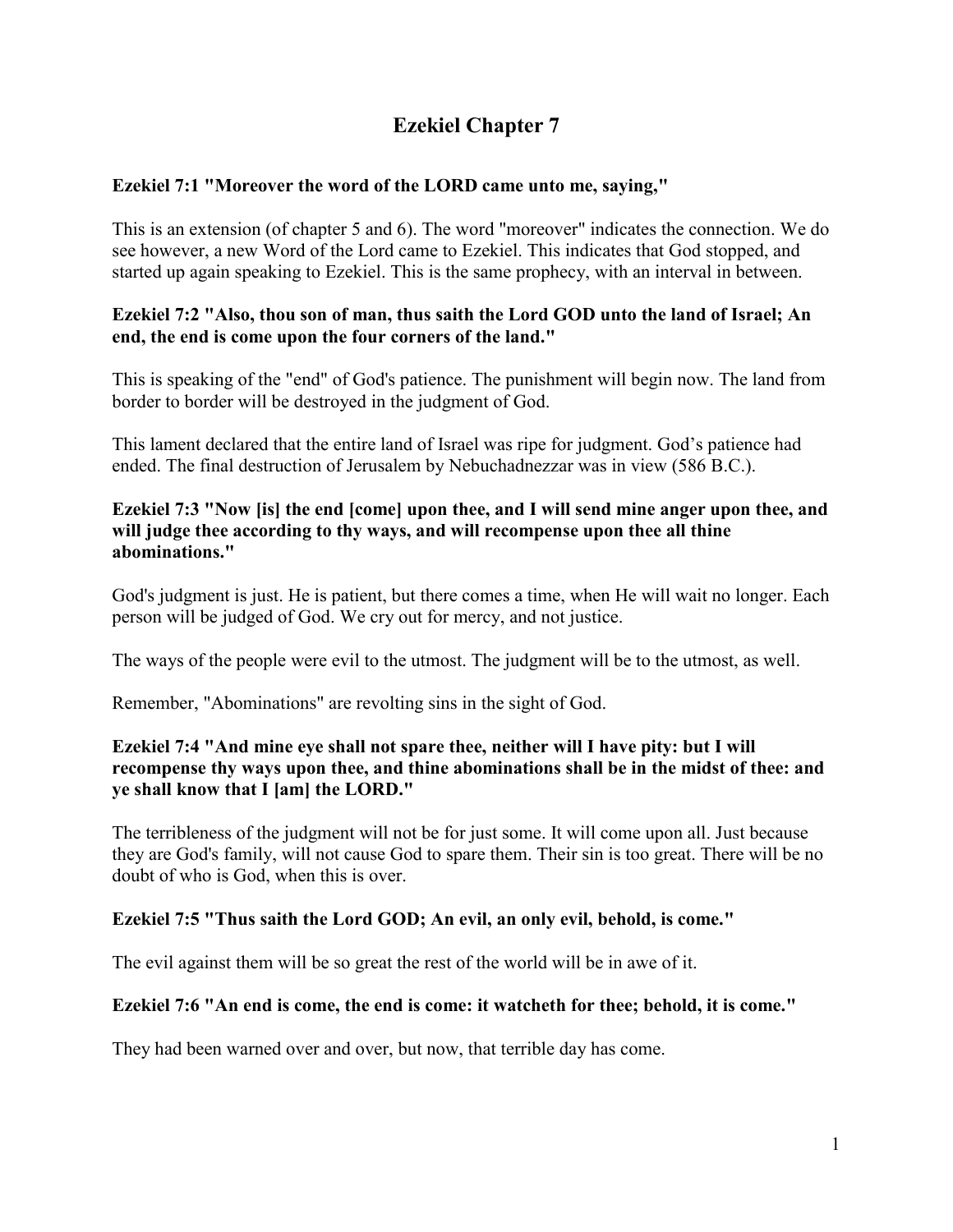#### **Ezekiel 7:7 "The morning is come unto thee, O thou that dwellest in the land: the time is come, the day of trouble [is] near, and not the sounding again of the mountains."**

"The morning is come unto thee" means this is a new day that God's people had never experienced before. They have never experienced the wrath of God before. This is not an earthquake, but the terrible sound of war, which brings God's judgment upon these sinful people.

## **Ezekiel 7:8 "Now will I shortly pour out my fury upon thee, and accomplish mine anger upon thee: and I will judge thee according to thy ways, and will recompense thee for all thine abominations."**

The word that was translated "recompense" here, has many meanings. I believe in this particular instance, it means to repay to the fullest. The wages of sin is death. They will collect their wages for their abominations.

Hosea 8:7 "For they have sown the wind, and they shall reap the whirlwind: it hath no stalk: the bud shall yield no meal: if so be it yield, the strangers shall swallow it up."

God's anger is not unjustified. They deserve the punishment they receive. Many of us deserve death, because of our sins. Our justification is in Jesus, who was our Substitute for our sin.

## **Ezekiel 7:9 "And mine eye shall not spare, neither will I have pity: I will recompense thee according to thy ways and thine abominations [that] are in the midst of thee; and ye shall know that I [am] the LORD that smiteth."**

LORD here, is Jehovah. This is a repeat of an earlier verse (verse 4, above, is very similar). This is just judgment on a sinful people. God will not spare His own, if they are living in sin.

## **Ezekiel 7:10 "Behold the day, behold, it is come: the morning is gone forth; the rod hath blossomed, pride hath budded."**

This is the beginning of that great and terrible day God had warned of. The "rod" here, is speaking of God's vengeance. Their pride has caused them not to repent.

## **Ezekiel 7:11 "Violence is risen up into a rod of wickedness: none of them [shall remain], nor of their multitude, nor of any of theirs: neither [shall there be] wailing for them."**

Violence had grown up into a rod of wickedness, which likely refers to Nebuchadnezzar, the instrument of God's vengeance.

The usual burial ceremony will not be held for them. They will be killed, and left where they fall for the vultures and the wild beasts. Their pride against God has brought this total humiliation upon them. They will die violent deaths, when the rod of God is extended over them.

#### **Ezekiel 7:12 "The time is come, the day draweth near: let not the buyer rejoice, nor the seller mourn: for wrath [is] upon all the multitude thereof."**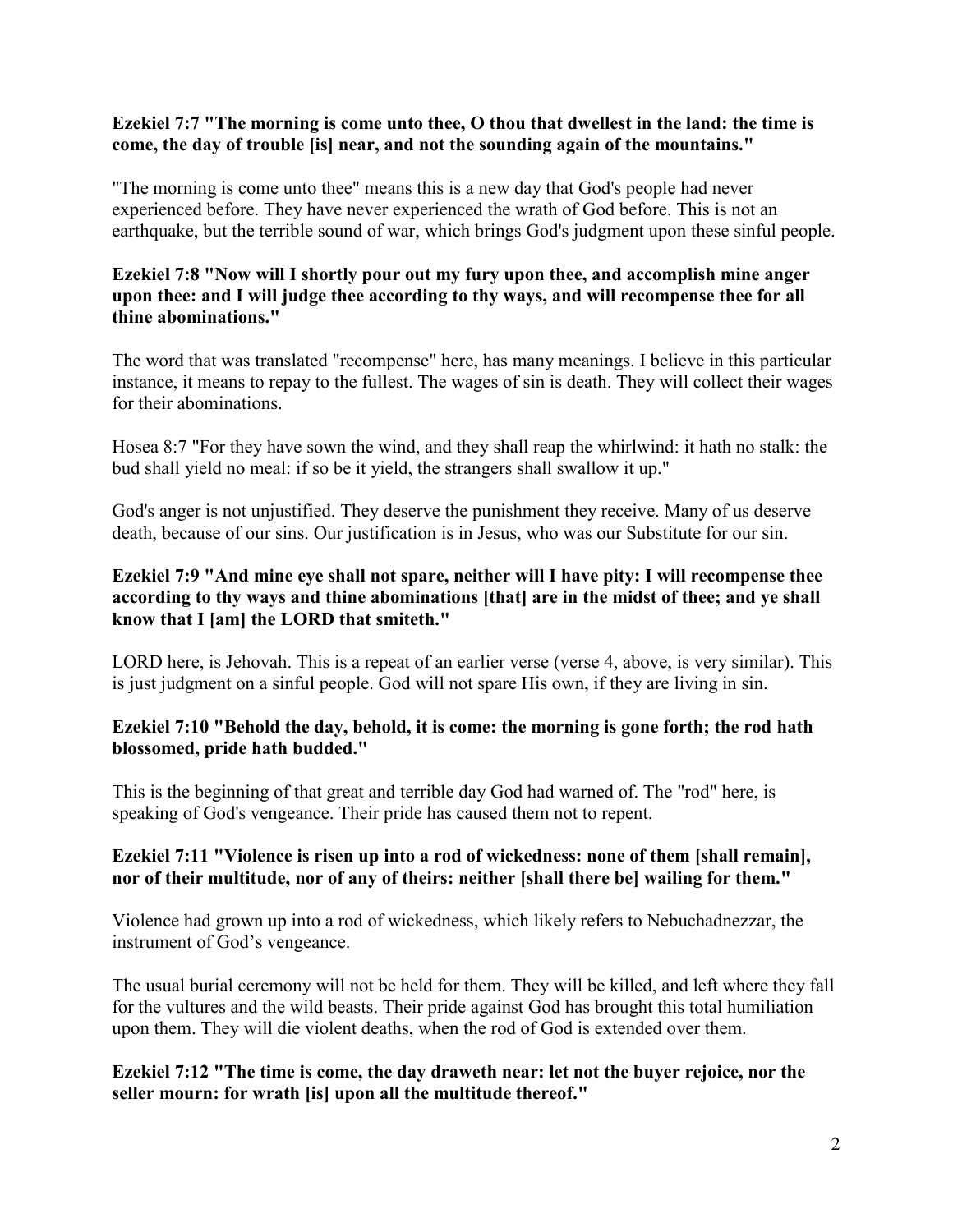"Buyer rejoice … seller mourn". Such matters of business were meaningless because the Chaldeans took all the land and killed those they didn't take captive and the rest escaped. Their wealth was useless to them at this point.

## **Ezekiel 7:13 "For the seller shall not return to that which is sold, although they were yet alive: for the vision [is] touching the whole multitude thereof, [which] shall not return; neither shall any strengthen himself in the iniquity of his life."**

This has to do with the selling of something until jubilee. At jubilee, all property and land go back to its original owner. The purchaser and the seller will be in captivity when jubilee arrives, so there will be no restoration. They may be alive, but they will be in captivity.

## **Ezekiel 7:14 "They have blown the trumpet, even to make all ready; but none goeth to the battle: for my wrath [is] upon all the multitude thereof."**

The Hebrews would blow the silver trumpet for the gathering of the people to worship. The only other time the trumpet was blown, was a call to war.

The trumpet blew for war, but no one came. There was really no need to fight. I believe at this point they knew the Babylonians were at their gates and that it would be useless to fight. They would have been fighting against God. This battle is a judgment of God upon them and they knew it.

## **Ezekiel 7:15 "The sword [is] without, and the pestilence and the famine within: he that [is] in the field shall die with the sword; and he that [is] in the city, famine and pestilence shall devour him."**

The judgment was spoken of God, and it will come. Those who were outside the gates of the city to fight would die with the sword. Those inside the city wall would die from pestilence and famine.

## **Ezekiel 7:16 "But they that escape of them shall escape, and shall be on the mountains like doves of the valleys, all of them mourning, every one for his iniquity."**

A few will escape, but they have lost all of their earthly possessions. They have also, lost their relationship with God. They will be hiding out, and fleeing from place to place to keep from being caught. The mourning is a type of repentance. They have suddenly realized their sins, after it is too late.

## **Ezekiel 7:17 "All hands shall be feeble, and all knees shall be weak [as] water."**

They seem to be feeble, because they are unable to help themselves. There is nothing they can do at this point. Their knees were weak and trembled with fear.

This section (from 17-22), described the mourning of the helpless and frightened people. In distress, they recognized the uselessness of the things in which they trusted.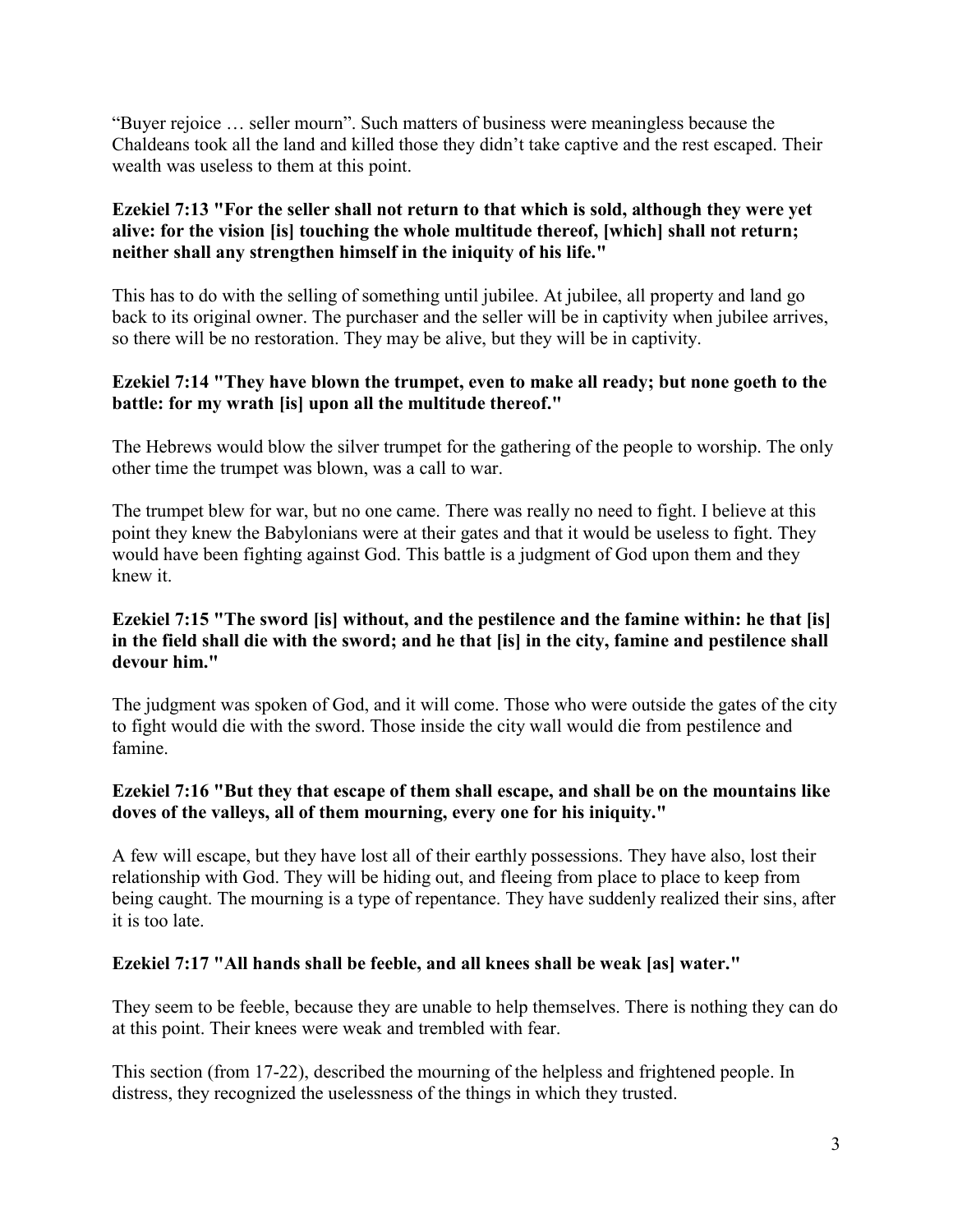Their wealth provided nothing. Their silver and gold and their ornaments were as useless as the idols they made with them.

#### **Ezekiel 7:18 "They shall also gird [themselves] with sackcloth, and horror shall cover them; and shame [shall be] upon all faces, and baldness upon all their heads."**

Baldness upon a woman's head indicated adultery. They have committed spiritual adultery by worshipping false gods. This could be the reason for the bald head.

"Sackcloth" is an outward symbol of repenting with great mourning. This all indicates repentance. Are they repenting for the fear of death, or are they truly repentant of their sins?

The Hebrews had always been proud people. The shame has come, because God has turned against them.

## **Ezekiel 7:19 "They shall cast their silver in the streets, and their gold shall be removed: their silver and their gold shall not be able to deliver them in the day of the wrath of the LORD: they shall not satisfy their souls, neither fill their bowels: because it is the stumbling block of their iniquity."**

Gold and silver were God's money. They were thought of as blessings from God. They had misused the gold and silver God had given them to bless them. They had blasphemed God with their idols made of silver and gold. That which had been given them to bless them, had become a curse, because of their misuse of it.

Gold and silver are nothing, when you are starving to death. They are nothing when you are struggling to stay alive. They cast their silver and gold in the streets, because it is of no help in turning the wrath of God away. God cannot be bribed.

All the silver and gold in the world belongs to Him. It is a stumbling block to them, because of their evil use of it.

## **Ezekiel 7:20 "As for the beauty of his ornament, he set it in majesty: but they made the images of their abominations [and] of their detestable things therein: therefore have I set it far from them."**

Gold had been the metal used in the Holy of Holies in the temple. The silver was used in the holy place. The ornaments made from them were beautiful. They had turned all of this beauty into revolting sin, by making false gods with the silver and gold.

The best example of something like this is in the Exodus from Egypt. God had told the children of Israel to bring silver and gold with them, to build the beautiful things in the temple with. While Moses was on the mountain meeting with God, they made a golden calf. God, in His wrath, killed many of the Israelites. This is the same message here. Gold and silver are good. It is the misuse of them that is evil.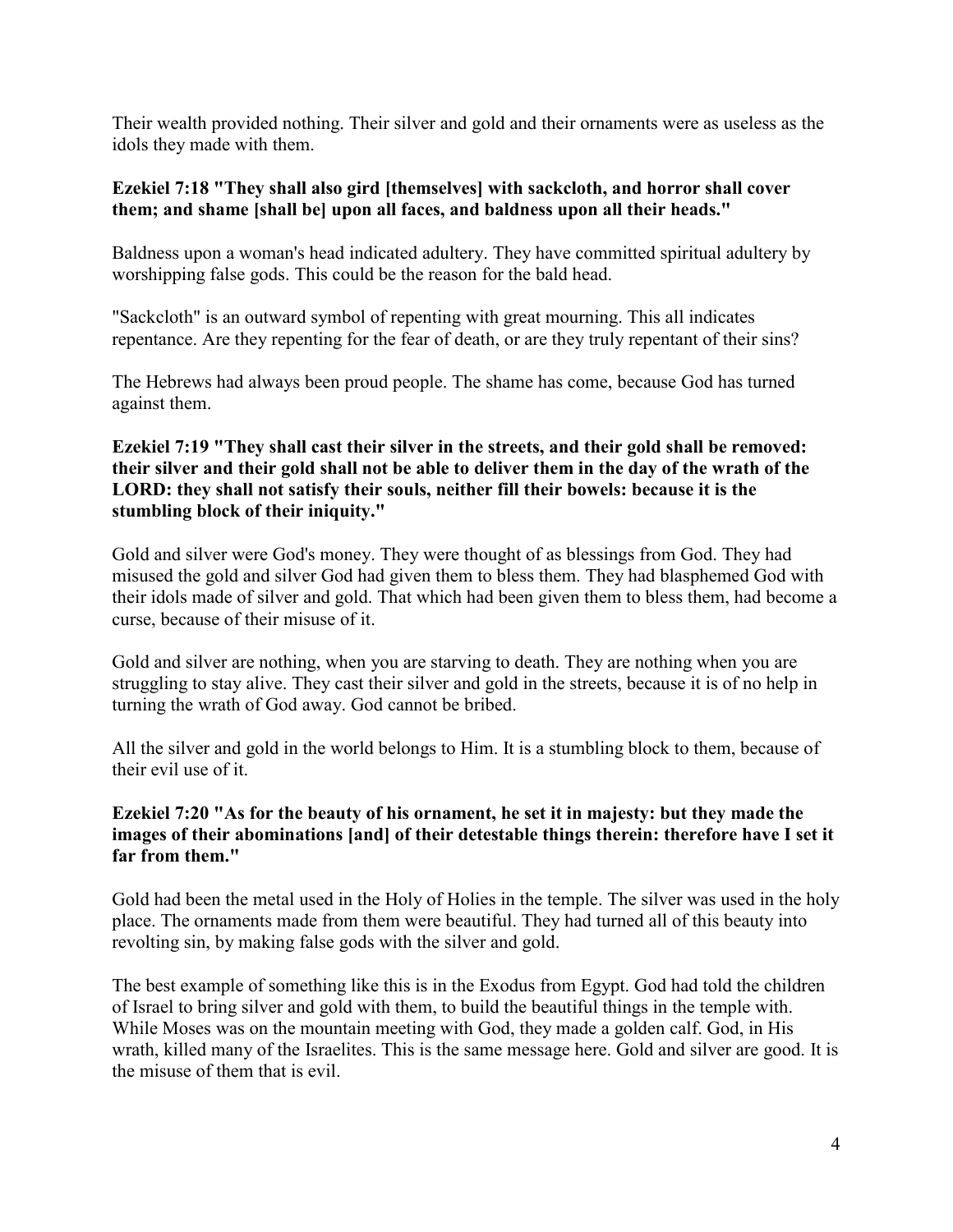## **Ezekiel 7:21 "And I will give it into the hands of the strangers for a prey, and to the wicked of the earth for a spoil; and they shall pollute it."**

This is now speaking of the beautiful gold and silver things in the temple. When the Babylonians invaded, they took all of this back to Babylon and then polluted it.

Remember what Belshazzar did? He defiled the Gold and Silver cups taken from the temple and that night his life was taken after seeing the hand writing on the wall.

## **Ezekiel 7:22 "My face will I turn also from them, and they shall pollute my secret [place]: for the robbers shall enter into it, and defile it."**

The Holy of Holies in the temple will be desecrated by pagans, that place where only once a year the High Priest could enter to make atonement in God's presence.

Ordinarily, anyone touching the holy things (made of gold), would have died the minute they touched it. God was so angry with Israel, He turned His face away, and let the heathen take the things of the temple. These things that had been dedicated to God are now defiled.

## **Ezekiel 7:23 "Make a chain: for the land is full of bloody crimes, and the city is full of violence."**

This "chain" was probably used to couple or yoke the captives together to lead them into captivity. This was an emblematic act or sign of captivity.

God allowed them to take His people into captivity, because of the bloody crimes they had committed.

#### **Ezekiel 7:24 "Wherefore I will bring the worst of the heathen, and they shall possess their houses: I will also make the pomp of the strong to cease; and their holy places shall be defiled."**

It is God who causes Nebuchadnezzar and the Babylonians to destroy Judah and Jerusalem, and that is what is meant by the worst of the heathen.

It would not matter what position of importance those in Israel had, they would be killed, or carried away in chains. Even the priests of the temple will be carried away. The temple and everything in it are defiled by these heathens.

## **Ezekiel 7:25 "Destruction cometh; and they shall seek peace, and [there shall be] none."**

There is no peace during the wrath of God. They may seek it, but they will not find it, until God has thoroughly punished them.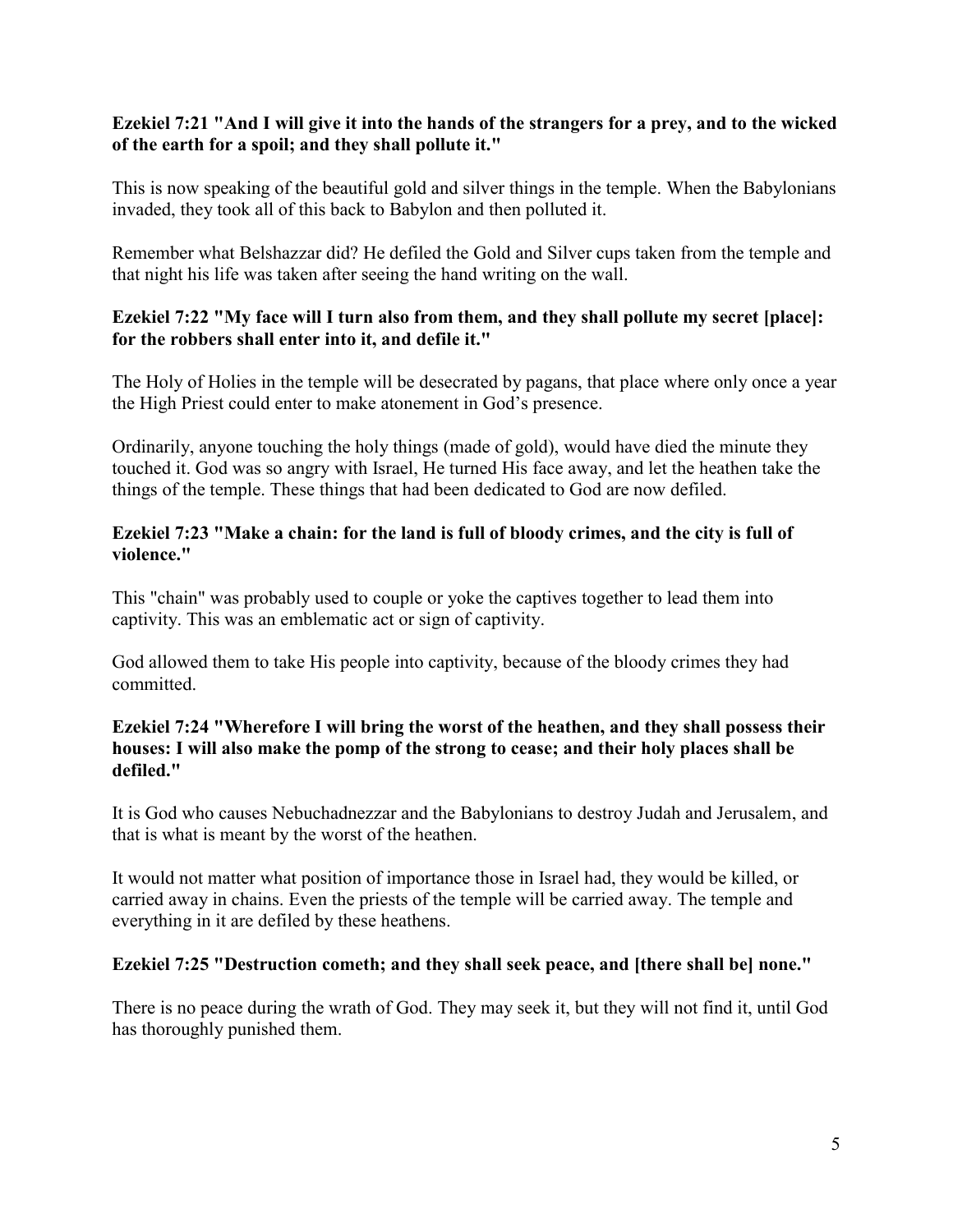## **Ezekiel 7:26 "Mischief shall come upon mischief, and rumor shall be upon rumor; then shall they seek a vision of the prophet; but the law shall perish from the priest, and counsel from the ancients."**

The people would not listen to the true prophet. They listened to the false prophets, who spoke of better times. Some of these prophets and ancients had accurately prophesied in the past. God had taken their ability to prophesy away from them, because they were involved in the worship of false gods. Not only is the war bad, but the rumors of it being worse than it was grew each day. Fear overwhelmed them.

Almost sounds like the end times doesn't it? There will be wars and rumors of wars…

#### **Ezekiel 7:27 "The king shall mourn, and the prince shall be clothed with desolation, and the hands of the people of the land shall be troubled: I will do unto them after their way, and according to their deserts will I judge them; and they shall know that I [am] the LORD."**

God will not spare those in high authority. The king and his sons will suffer the same as the common people. They are judged by the things they did upon the earth. All of this happens to them, so there will be no doubt at all that God is the only True God.

At long last the nations of Israel and Judah would receive what they deserved because of their rebellious, heinous history of sin, particularly the sin of worshipping other gods.

God is proving to them that these false gods, they had given their loyalty to, are nothing. Their false gods cannot help them.

## **Ezekiel Chapter 7 Questions**

- 1. What word indicates this is furthering chapters 5 and 6?
- 2. Who is this prophecy to?
- 3. What is the "end" in verse 2, speaking of?
- 4. How far-reaching is this judgment of God?
- 5. How will they be judged?
- 6. We cry out for mercy, and not
- 7. What are "abominations"?
- 8. What will there be no doubt of, after the judgment?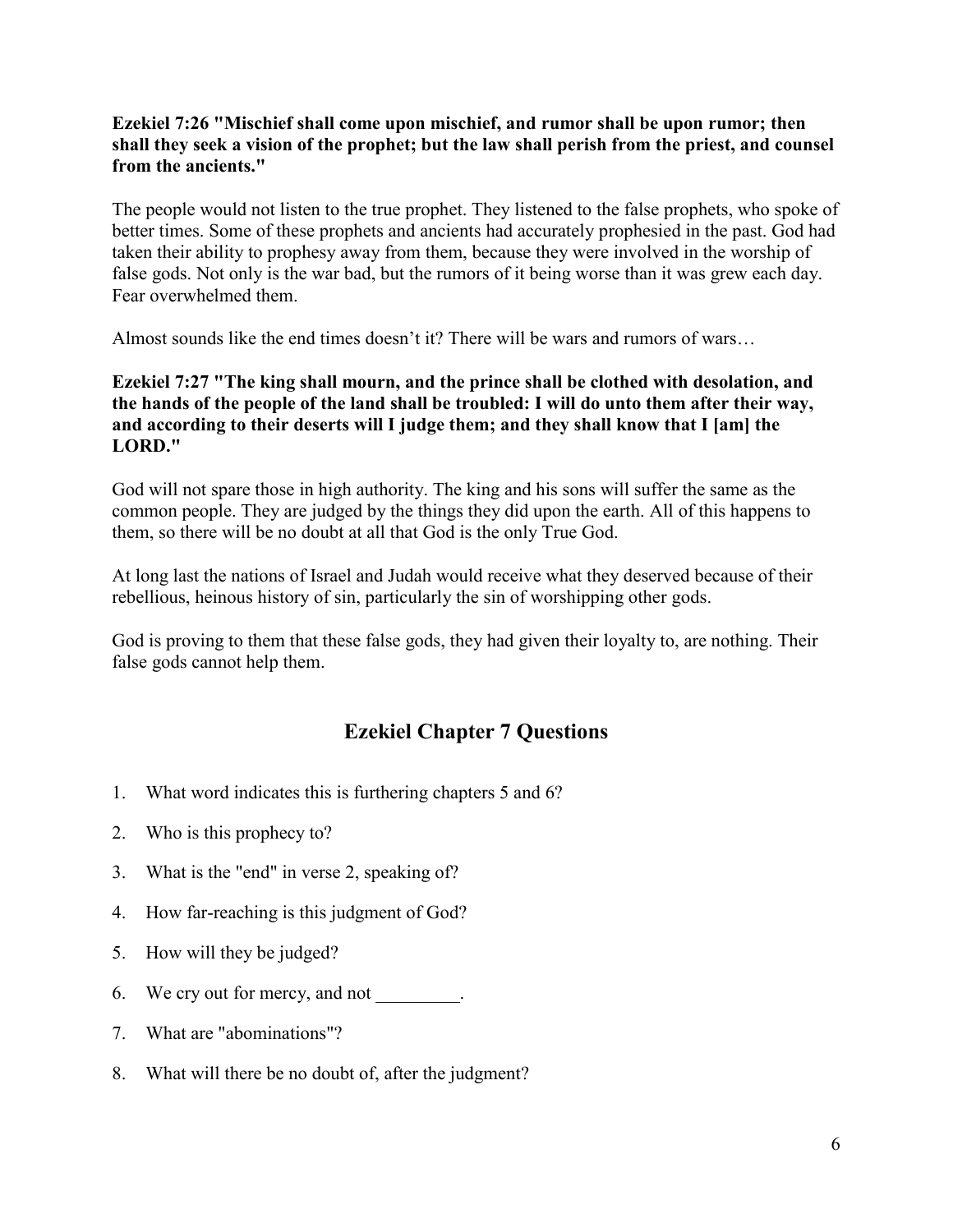- 9. What does "the morning is come unto thee" mean?
- 10. This is not an earthquake, but the terrible sound of \_\_\_\_\_\_.
- 11. What does the author believe "recompense" in verse 8, is saying?
- 12. The wages of sin is \_\_\_\_\_\_\_.
- 13. What is the "rod" of verse 10, speaking of?
- 14. What will happen to the bodies of the dead?
- 15. What has brought such great humiliation upon them?
- 16. Verse 13 speaks of selling what?
- 17. What happens at jubilee?
- 18. Why did the Hebrews blow the trumpet?
- 19. Why was there no need to fight?
- 20. How would those outside the city die?
- 21. Those that escape would be like \_\_\_\_\_\_\_.
- 22. All hands shall be \_\_\_\_\_\_\_\_.
- 23. All knees shall be weak as \_\_\_\_\_\_\_.
- 24. What did baldness on a woman's head indicate?
- 25. What is "sackcloth" an outward symbol of?
- 26. Why are they repenting?
- 27. \_\_\_\_\_\_\_\_ and \_\_\_\_\_\_\_\_ were God's money.
- 28. Why would they throw their gold and silver in the street?
- 29. Why is it a stumbling block to them?
- 30. What gold is verse 20 speaking of?
- 31. What did Babylon do to it?
- 32. What, ordinarily, would have happened to anyone touching things in the Holy of Holies?
- 33. Why did that not happen to Babylon?